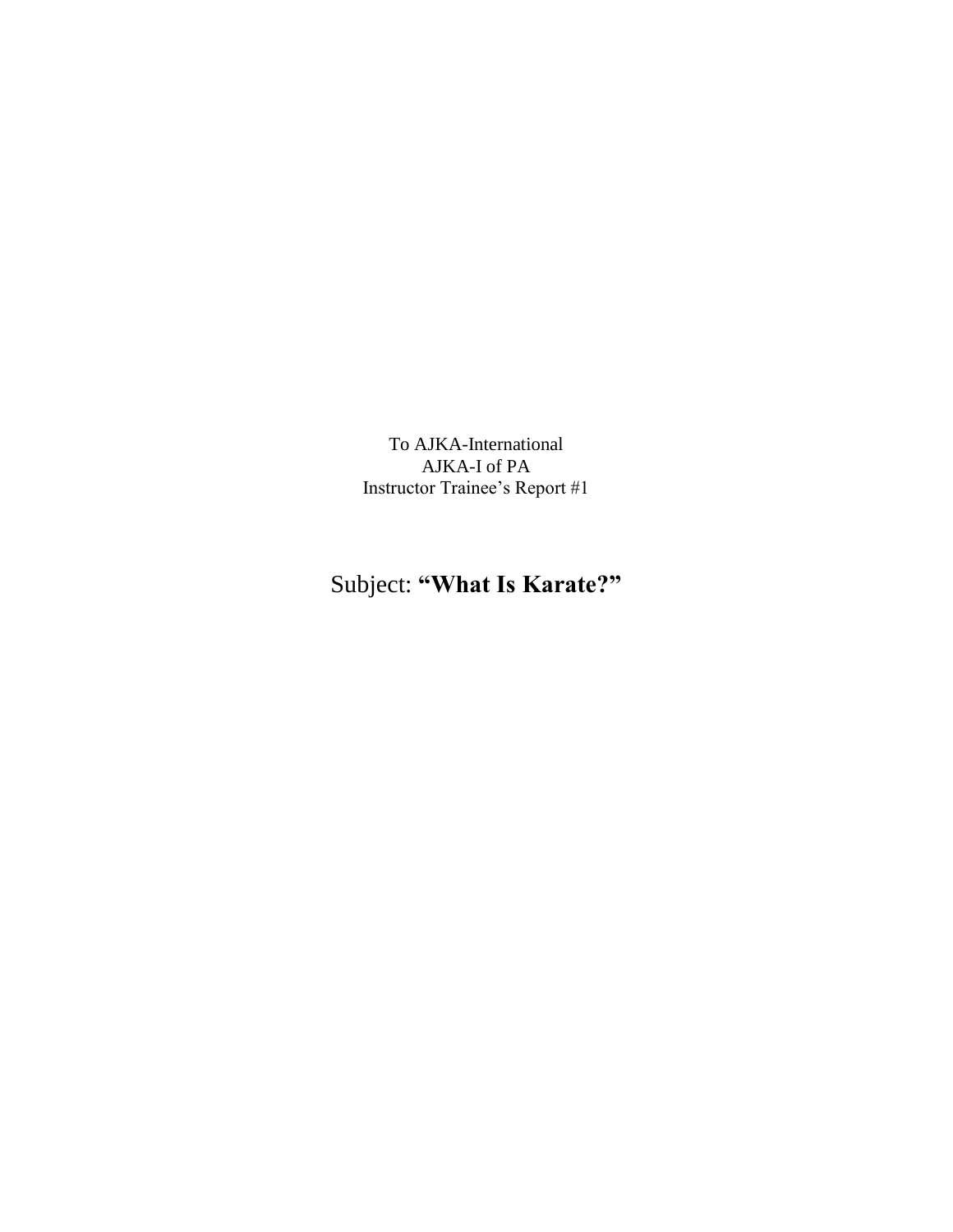To AJKA-International AJKA-I of PA Instructor's Trainee Report #1 Subject: What is Karate

According to Webster's Dictionary, karate is, "a Japanese system of self-defense characterized chiefly by sharp, quick blows delivered with hands and feet."<sup>1</sup> However, that definition does not come close to what karate truly is and how it should be conceived and defined by the general public; who are now inundated with advertisements from many different martial arts schools all claiming to teach karate.

The word karate is a combination of two kanji characters – "kara" and "te". Originally, Kara and Te were written as 唐手 and were defined as "Chinese hand". The meaning was a way of expressing that this form of martial arts<sup>2</sup> was derived from China.<sup>3</sup>

However, the shift in definition was the result of Okinawans taking advantage of a homonym; two words with different definitions but identical pronunciations. Id. The kanji "kara" and "te" were changed to 空手 which means "empty hand".<sup>4</sup> Adding the suffix "-do" ("karate-do"), meaning "way," implies karate as a total way of life that goes well beyond the self-defense applications. Moreover, adding a "ka" (Karate-ka) means "a practitioner of karate".

If we were to define Karate in only one word it would be "Budo". While the kanji is translated as the "martial way" it is the means by which karate becomes a "human development tool" used to cultivate great human character. Besides Budo karate is made up of three other themes: self-defense; physical education; and sport.<sup>5</sup>

As Self-Defense, Karate is a Japanese martial art whose physical aspects seek the development of offensive and defensive movements against armed and unarmed opponents. It consists of dynamic offensive and defensive techniques which uses all parts of the body to their maximum advantage. This is done by training and forging one's own

 $\overline{a}$ <sup>1</sup> Webster's New World Dictionary; Third Edition, Simon & Schuster 1991, p. 737

 $2\overline{R}$  Martial arts is defined as any of various systems of self-defense originating in the Orient such as karate, kung fu . Webster's New World Dictionary; Third Edition, Simon & Schuster 1991, p. 830

<sup>&</sup>lt;sup>3</sup> Funakoshi, Gichin, Karate Do: Kyohan, Kodansha Ltd, Tokyo, Japan, 1973 p. 3, fn.1

<sup>&</sup>lt;sup>4</sup> The earliest known document reflecting this change is Chomo Hanashiro's "Karate Kumite," first published in August 1905. Funakoshi Sensei, while not the first to use the "empty hand" (kanji) for karate, he was influential in popularizing this meaning by calling on his colleagues to abandon the "Chinese Hand" meaning of karate in favor of "empty hand." John Sells in his book, "Unante: The Secrets of Karate" notes that as early as 1933 the head of the Butokukai (the semi- official Japanese organization founded in 1895 to preserve and promote the martial arts and ways in Japan) while visiting Okinawa suggested the change in characters. Funakoshi in his1935 book, "Karatedo Kyohan" did reflect this change (empty hand) <sup>5</sup> Nishiyama, Hidetaka, Karate The Art of "Empty –Hand" Fighting, Tuttle Publishing 1960 p.13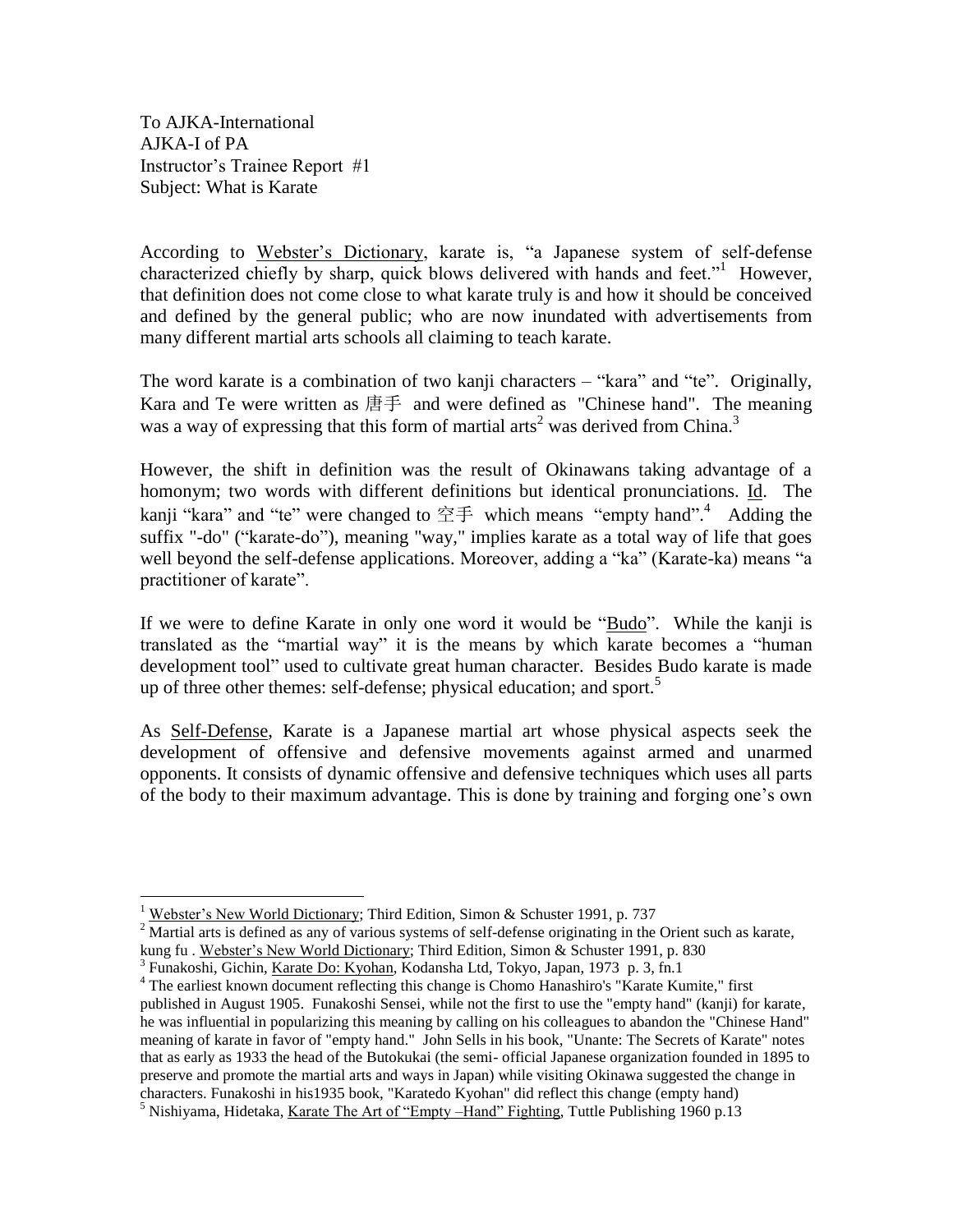body into a weapon keeping in mind that "karate is a defensive art and must never serve offensive purposes."<sup>6</sup>

We learn that in Physical Education there are five components: flexibility, speed, strength, endurance and knowledge. With each of the first four components there is a point when practice ceases to increase your ability to become better and you begin to see a decrease. An individual will begin to lose flexibility at age 10, speed at age 20, strength at age 30 and endurance at age 40. However, knowledge is the exception in that you can always learn more.

With regard to physical education karate is unique in that it uses every part of the human body in its practice. The karateka will forge his/her body into a weapon to use as a defense. Karate is one of the only sports that you do not need any team or equipment to practice. In addition, you can have limited space and still practice the art effectively. Essentially, karate can be performed anywhere, anytime, by anyone no matter the age or their physical condition "as a means of keeping in top physical shape"<sup>7</sup>.

Lastly, karate has become a worldwide Sport. With death of Master Funikoshi Nakayama Sensei decided to create tournaments so that Karate-Ka could practice and compete with other Karate-ka in kumite and kata. The use of tournaments allowed karate to move from a solely brutal self-defense martial art to a beautiful sport in which you control your techniques in order to obtain points. Because you need a variety of techniques and splitsecond timing to effectuate them it calls for a very athletic person to compete on an international stage. However, the beauty of the sport is that even the very basic karate-ka or a person with limited physical ability can compete locally and still enjoy karate as a sport.

A typical karate class consists of three main components: *Kihon* – Basics, *Kata* – Forms and *Kumite* – Sparring. In a traditionally taught class, *Kihon* (basics) should be the primary focus of the class. As in any sport, the mastery of the basics is essential in karate as they are in any physical activity.

Once the basics are learned they are then applied in the form of a *kata*. Kata literally is defined as "shape" or "model". It is a formalized sequence of movements which represents various attacks and defense postures; essentially, an encyclopedia of self defense techniques. The basics are then are given life-like meaning. In Shotokan karate, there are 26 recognized *katas* that start out relatively simple and become progressively more difficult. *Kumite* is the actual application of basic techniques against an opponent. We start out demonstrating basic technique in a very controlled manner and then progress to freer forms of *kumite*.

 $\overline{a}$ 

<sup>&</sup>lt;sup>6</sup> Funakoshi, Gichin, <u>Karate Do: My Way of Life</u>, Kodansha Ltd, Tokyo, Japan, 1975 p. 93

<sup>&</sup>lt;sup>7</sup> Nishiyama, Hidetaka, Karate The Art of "Empty – Hand" Fighting, Tuttle Publishing 1960 p.14